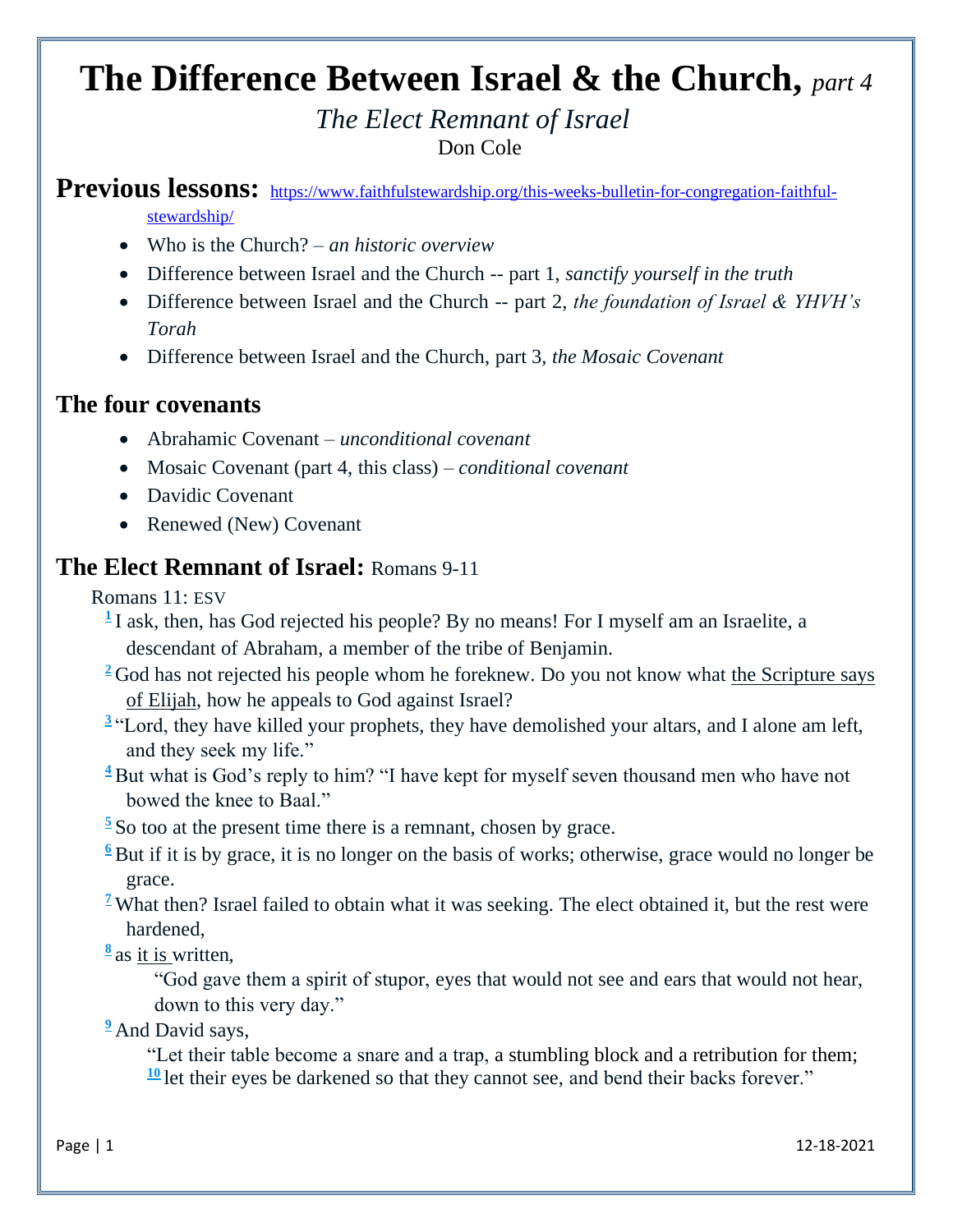#### *Gentiles Grafted In*

- **[11](http://biblehub.com/romans/11-11.htm)** So I ask, did they stumble in order that they might fall? By no means! Rather, through their trespass salvation has come to the Gentiles, so as to make Israel jealous. **[12](http://biblehub.com/romans/11-12.htm)** Now if their trespass means riches for the world, and if their failure means riches for the Gentiles, how much more will their full inclusion mean!
- **[13](http://biblehub.com/romans/11-13.htm)** Now I am speaking to you Gentiles. Inasmuch then as I am an apostle to the Gentiles, I magnify my ministry  $\frac{14}{1}$  $\frac{14}{1}$  $\frac{14}{1}$  in order somehow to make my fellow Jews jealous, and thus save some of them. **[15](http://biblehub.com/romans/11-15.htm)** For if their rejection means the reconciliation of the world, what will their acceptance mean but life from the dead? **[16](http://biblehub.com/romans/11-16.htm)** If the dough offered as firstfruits is holy, so is the whole lump, and if the root is holy, so are the branches.
- $\frac{17}{2}$  $\frac{17}{2}$  $\frac{17}{2}$  But if some of the branches were broken off, and you, although a wild olive shoot, were grafted in among the others and now share in the nourishing root of the olive tree,  $\frac{18}{18}$  $\frac{18}{18}$  $\frac{18}{18}$  do not be arrogant toward the branches. If you are, remember it is not you who support the root, but the root that supports you. **[19](http://biblehub.com/romans/11-19.htm)** Then you will say, "Branches were broken off so that I might be grafted in." **[20](http://biblehub.com/romans/11-20.htm)** That is true. They were broken off because of their unbelief, but you stand fast through faith. So do not become **proud, but fear**. **[21](http://biblehub.com/romans/11-21.htm)** For if God did not spare the natural branches, neither will he spare you. <sup>[22](http://biblehub.com/romans/11-22.htm)</sup> Note then the kindness and the severity of God: severity toward those who have fallen, but God's kindness to you, provided you continue in his kindness. Otherwise you too will be cut off. **[23](http://biblehub.com/romans/11-23.htm)** And even they, if they do not continue in their unbelief, will be grafted in, for God has the power to graft them in again. **[24](http://biblehub.com/romans/11-24.htm)** For if you were cut from what is by nature a wild olive tree, and grafted, contrary to nature, into a cultivated olive tree, how much more will these, the natural branches, be grafted back into their own olive tree.

#### *The Mystery of Israel's Salvation*

**[25](http://biblehub.com/romans/11-25.htm)** Lest you be wise in your own sight, I do not want you to be unaware of this mystery, brothers: a partial hardening has come upon Israel, until the fullness of the Gentiles has come in. **[26](http://biblehub.com/romans/11-26.htm)** And in this way all Israel will be saved, as it is written,

"The Deliverer will come from Zion, he will banish ungodliness from Jacob";  $\frac{27}{1}$  $\frac{27}{1}$  $\frac{27}{1}$  and this will be my covenant with them when I take away their sins."

- **[28](http://biblehub.com/romans/11-28.htm)** As regards the gospel, they are enemies for your sake. But as regards election, they are beloved for the sake of their forefathers. **[29](http://biblehub.com/romans/11-29.htm)** For the gifts and the calling of God are irrevocable. **[30](http://biblehub.com/romans/11-30.htm)** For just as you were at one time disobedient to God but now have received mercy because of their disobedience, **[31](http://biblehub.com/romans/11-31.htm)** so they too have now been disobedient in order that by the mercy shown to you they also may now receive mercy. **[32](http://biblehub.com/romans/11-32.htm)** For God has consigned all to disobedience, that he may have mercy on all.
- **[33](http://biblehub.com/romans/11-33.htm)** Oh, the depth of the riches and wisdom and knowledge of God! How unsearchable are his judgments and how inscrutable his ways!

**[34](http://biblehub.com/romans/11-34.htm)** "For who has known the mind of the LORD [YHVH], or who has been his counselor?" **[35](http://biblehub.com/romans/11-35.htm)** "Or who has given a gift to him that he might be repaid?"

**[36](http://biblehub.com/romans/11-36.htm)** For from him and through him and to him are all things. To him be glory forever. Amen.